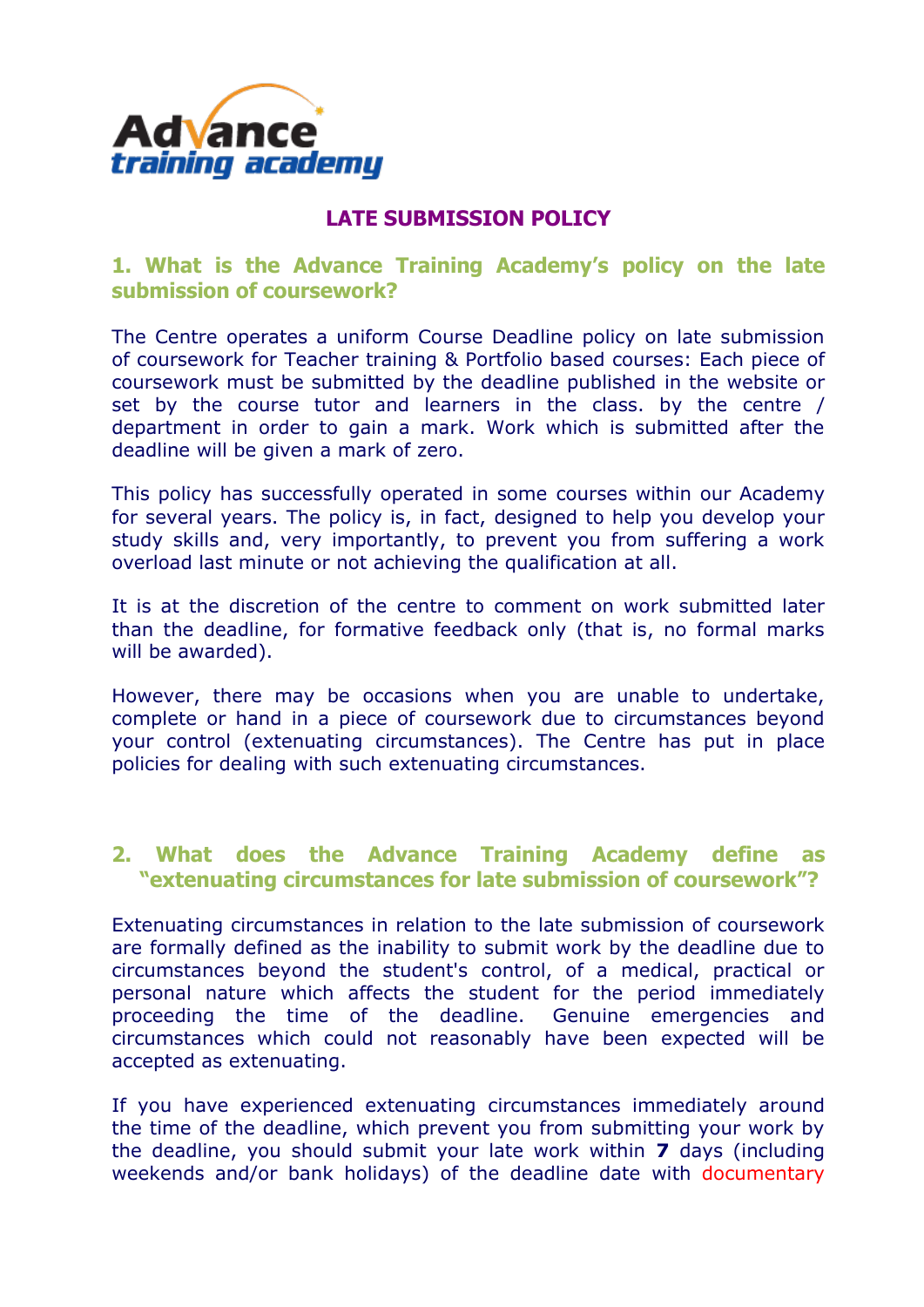evidence such as: Medical admission reports, Letter from GP etc. Your Late Submission of Coursework will then be considered by the centre.

### **3. What circumstances are NOT taken into account?**

You should note that extenuating circumstances claims for marks instatement will only be considered in cases where you were unable to hand coursework in or attend coursework tests/presentations due to a circumstance or event that could not reasonably have been anticipated.

The following are examples of circumstances which are **NOT** considered to be relevant for the instatement of marks due to failure to meet a deadline:

- Minor ailments and illnesses on the day of coursework submission (such as colds, coughs, sprains, headache).
- Personal disruptions or events which could have been anticipated; such as holidays, weddings, changing address or employment, religious holidays or festivals which are usually known in advance.
- Study-related circumstances; such as computer failure, printing problems, unavailability of books, photocopying problems, as these problems should be factored into the organisation of your work load.

## **4. What documentary evidence do I need to provide?**

#### **a)** *Circumstances of a non-medical nature*

You should, if possible, submit appropriate third party evidence to support your claim. We realise that in some cases it may be difficult to do this, and Committees *may* accept claims which are not accompanied by documentary evidence. However, lack of third party evidence may weaken your claim. It is up to you to get this evidence, as the Centre will not seek it on your behalf. The Centre reserves the right to check on the validity of the document(s) you submit by contacting the third party directly.

#### **b)** *Circumstances of a medical nature*

In the case of circumstances of a medical nature, please note that medical certification is not always necessary for this form of extenuating circumstances claim, and the Health Centre, and indeed most doctors, will not issue medical certificates either for short-term or minor illnesses or during the year for single items of coursework. The Centre is concerned with *evidence of the inability to complete and/or submit your work*, rather than the nature and degree of the medical condition.